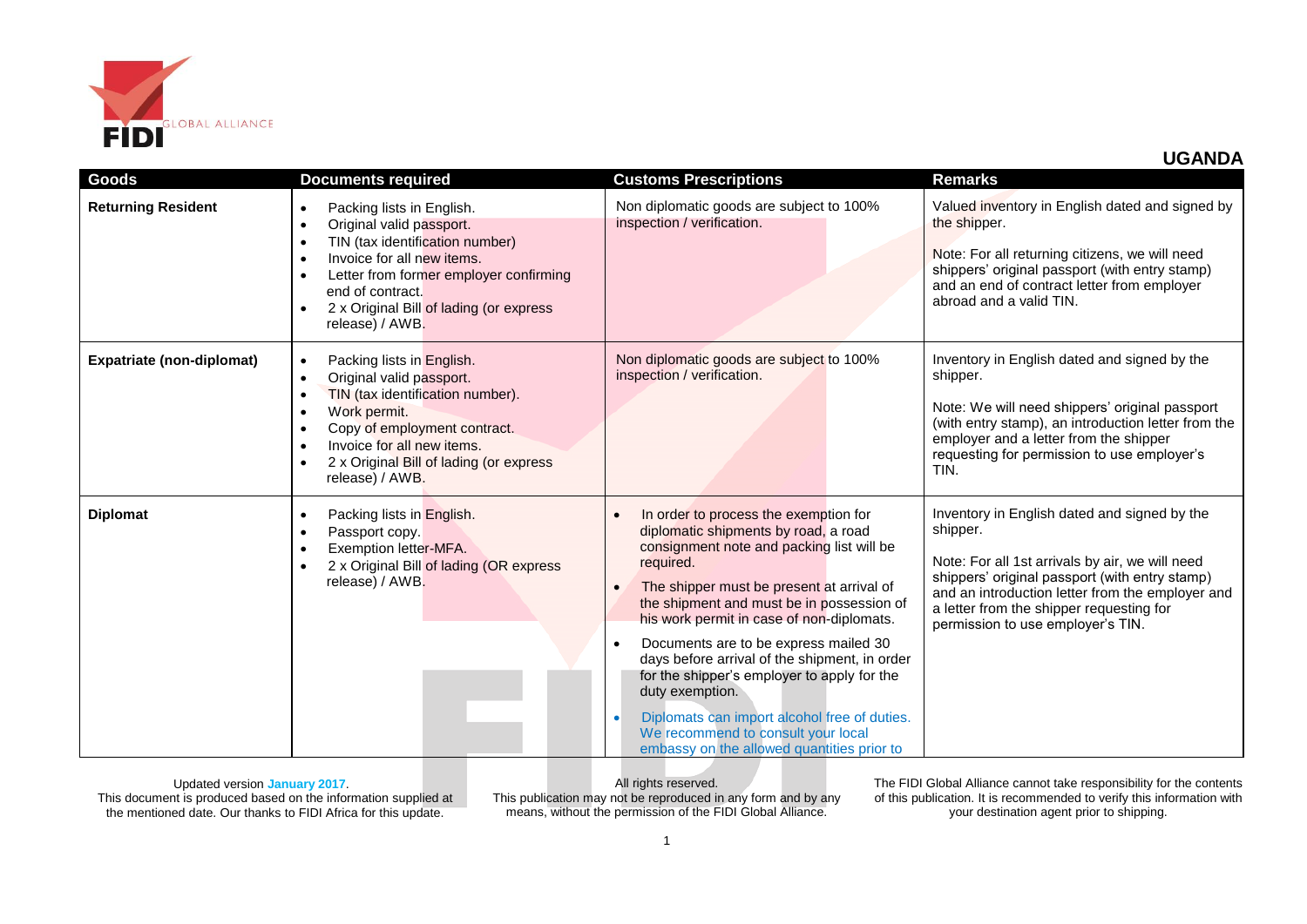

| <b>Goods</b>                                          | <b>Documents required</b>                                                                                                                          | <b>Customs Prescriptions</b>                                                                                                                                                                                                                                                                                                                                                                                                                                                                                                                                                                                                                                                                                                                                                                                                                                                                     | <b>Remarks</b>                                                                                                                                            |
|-------------------------------------------------------|----------------------------------------------------------------------------------------------------------------------------------------------------|--------------------------------------------------------------------------------------------------------------------------------------------------------------------------------------------------------------------------------------------------------------------------------------------------------------------------------------------------------------------------------------------------------------------------------------------------------------------------------------------------------------------------------------------------------------------------------------------------------------------------------------------------------------------------------------------------------------------------------------------------------------------------------------------------------------------------------------------------------------------------------------------------|-----------------------------------------------------------------------------------------------------------------------------------------------------------|
|                                                       |                                                                                                                                                    | shipping.                                                                                                                                                                                                                                                                                                                                                                                                                                                                                                                                                                                                                                                                                                                                                                                                                                                                                        |                                                                                                                                                           |
| <b>Customs Regulations and</b><br>general information |                                                                                                                                                    | Consumables are not considered as used<br>personal effects and are subjected to duties<br>& taxes.<br>Non diplomatic shippers will have to pay<br>duties and taxes on all new items (Import<br>duty 25% CIF + VAT 18% of CIF and import<br>duty - 6% withholding tax on CIF) and<br>alcohol (wine 70% - spirits 60% - beer 30%<br>on top of $CIF + Import$ duties + VAT).<br>All imports should arrive in the country after<br>the importer has acquired a work permit<br>from the immigration. Customs allows you<br>three months in which to import your used<br>personal effects duty free and there after<br>duties will be paid in full.<br>If a container is not on a Through Bill of<br>Lading (TBL), we will need two original Bills<br>of lading 15 days prior to arrival of the<br>Vessel in Mombasa. Otherwise port storage<br>charges will accrue and will be charged to<br>shipper. |                                                                                                                                                           |
| <b>Prohibited Articles</b>                            |                                                                                                                                                    | Toy guns, Guns, Oil, Petroleum products are<br>prohibited and subject to: (110 +25+6) % duties<br>and taxes.                                                                                                                                                                                                                                                                                                                                                                                                                                                                                                                                                                                                                                                                                                                                                                                     |                                                                                                                                                           |
| Motor Vehicles, Motor cycle,<br>Motor boats etc       | Original log book or Registration certificate<br>$\bullet$<br>or cancellation.<br>De-registration certificate for used<br>cars/boats/motor cycles. | Vehicles older than 8 years will be subject to full<br>duties and taxes.                                                                                                                                                                                                                                                                                                                                                                                                                                                                                                                                                                                                                                                                                                                                                                                                                         | Returning Ugandans and non-diplomat are<br>allowed only one Car and must be owned more<br>than 12 months to qualify for exemption from<br>duties / taxes. |

Updated version **January 2017**. This document is produced based on the information supplied at the mentioned date. Our thanks to FIDI Africa for this update.

All rights reserved.

This publication may not be reproduced in any form and by any means, without the permission of the FIDI Global Alliance.

The FIDI Global Alliance cannot take responsibility for the contents of this publication. It is recommended to verify this information with your destination agent prior to shipping.